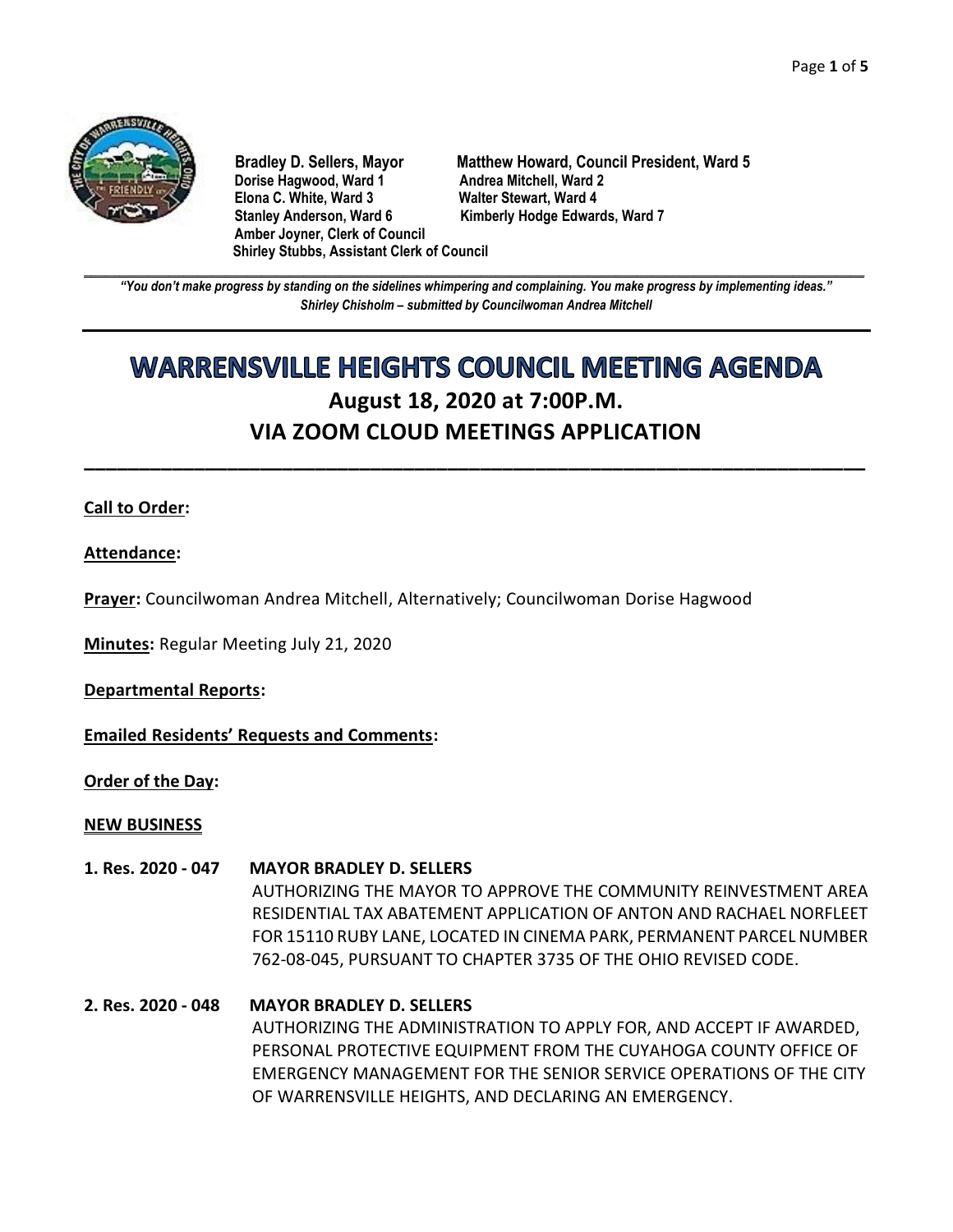**3. Res. 2020 - 049 MAYOR BRADLEY D. SELLERS** AUTHORIZING THE ADMINISTRATION TO APPLY FOR, AND ACCEPT IF AWARDED, THE FIREHOUSE SUBS PUBLIC SAFETY FOUNDATION GRANT, AND DECLARING AN EMERGENCY.

## **4. Ord. 2020 - 103 MAYOR BRADLEY D. SELLERS** AUTHORIZING THE MAYOR TO ENTER INTO A COOPERATION AGREEMENT WITH THE COUNTY OF CUYAHOGA FOR THE RESURFACING OF HARVARD ROAD FROM EAST 190TH STREET TO WARRENSVILLE CENTER ROAD IN THE CITY OF WARRENSVILLE HEIGHTS, AND DECLARING AN EMERGENCY.

## **5. Ord. 2020 - 104 MAYOR BRADLEY D. SELLERS** AUTHORIZING THE MAYOR TO ENTER INTO A COOPERATION AGREEMENT WITH THE COUNTY OF CUYAHOGA FOR THE RESURFACING OF GREEN ROAD FROM MILES ROAD TO SHURMER DRIVE IN THE CITY OF WARRENSVILLE HEIGHTS, AND DECLARING AN EMERGENCY.

## **6. Ord. 2020 - 105 MAYOR BRADLEY D. SELLERS**

AUTHORIZING THE ADMINISTRATION OF THE CITY OF WARRENSVILLE HEIGHTS TO ENTER INTO THE AMENDMENT TO PERSONAL SERVICES CONSULTING AGREEMENT WITH BTE ENTERPRISES COMPANY, LLC TO INCREASE THE MONTHLY RATE OF COMPENSATION FROM \$4,000.00 TO \$4,200.00, AND DECLARING AN EMERGENCY.

## **7. Ord. 2020 - 106 THE CITY COUNCIL**

AUTHORIZING THE MAYOR TO ENTER INTO A CODIFICATION SUPPLEMENT AGREEMENT WITH THE WALTER H. DRANE COMPANY TO UPDATE THE CITY OF WARRENSVILLE HEIGHTS CODIFIED ORDINANCES, INCLUDING THE ONLINE UPDATES, WITH ALL REVISIONS OCCURRING BETWEEN APRIL 16, 2019 AND DECEMBER 31, 2022, AND DECLARING AN EMERGENCY.

## **8. Ord. 2020 - 107 COUNCILWOMAN ANDREA MITCHELL (AS PLANNING COMMISSION CHAIR)** ACCEPTING THE RECOMMENDATION OF THE PLANNING COMMISSION TO APPROVE THE APPLICATION OF DAVID STERNBERG AND PHILLIP TALARICO, JR. OF US 2 U LTD., REPRESENTING DAVID STERNBERG OF 19 K MILES LLC, FOR THE OPERATION OF AN INTERNET BUSINESS CONSISTING OF THE WHOLESALE AND RESALE OF HOME AND COMMERCIAL GOODS LOCATED AT 19000 MILES ROAD, WARRENSVILLE HEIGHTS, OHIO, 44128, PPN 762-11-005.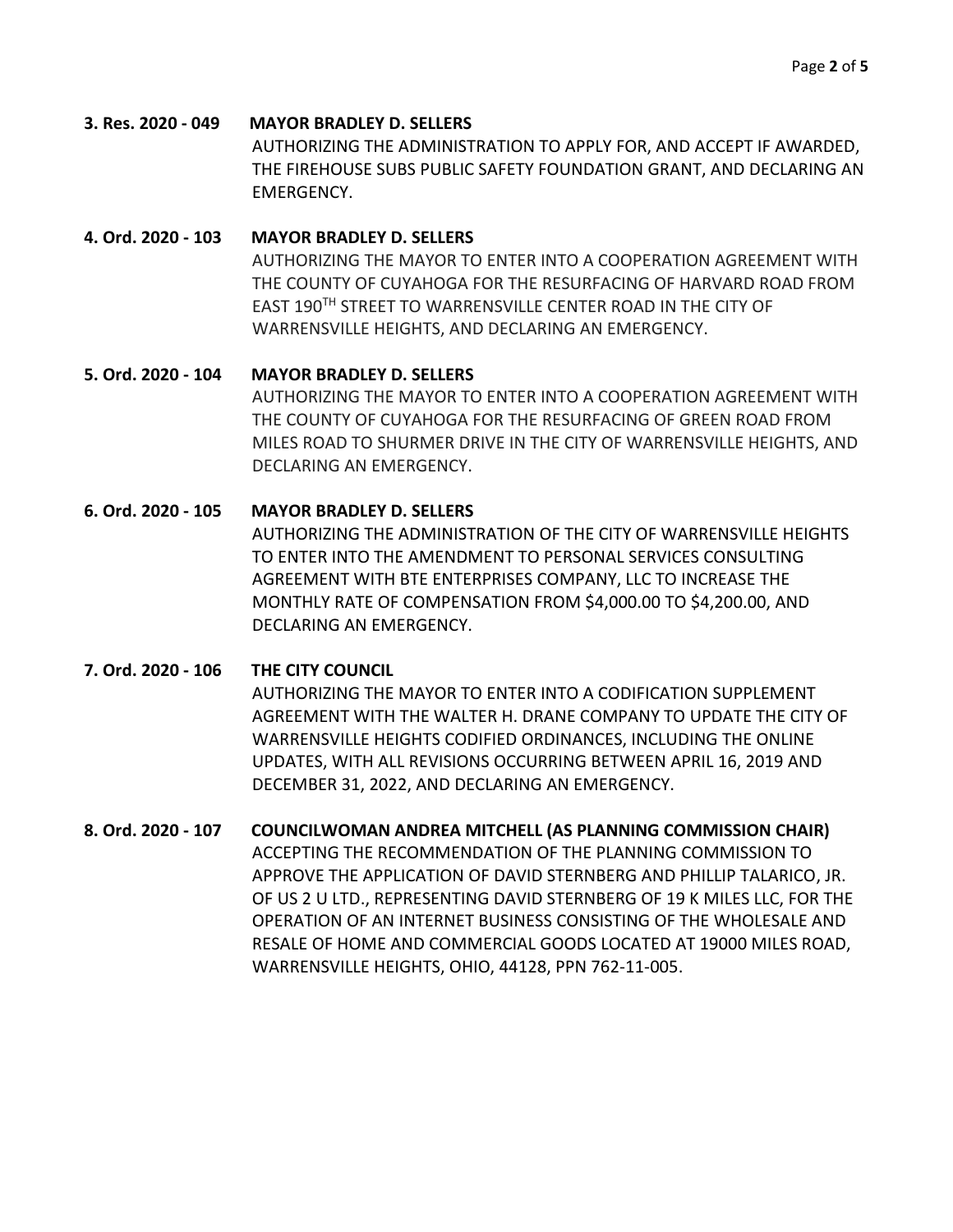**9. Ord. 2020 - 108 COUNCILWOMAN ANDREA MITCHELL (AS PLANNING COMMISSION CHAIR)** ACCEPTING THE RECOMMENDATION OF THE PLANNING COMMISSION TO APPROVE THE APPLICATION OF ALDO DURE OF BE NEXT AWNINGS & GRAPHICS INC., REPRESENTING AMIT PATEL OF AMSO LLC, FOR THE INSTALLATION OF SIGNAGE LOCATED AT 4511 NORTHFIELD ROAD, WARRENSVILLE HEIGHTS, OHIO, 44128, PPN 761-21-013.

## **10. Ord. 2020 - 109 COUNCILWOMAN ANDREA MITCHELL (AS PLANNING COMMISSION CHAIR)**

ACCEPTING THE RECOMMENDATION OF THE PLANNING COMMISSION TO APPROVE THE APPLICATION OF JUSTIN WAGNER OF NEO FENCE & DECK, REPRESENTING FELIPE CLARK, FOR THE INSTALLATION OF A WOOD DECK LOCATED AT 1224 HALL WAY, WARRENSVILLE HEIGHTS, OHIO, 44128, PPN 762- 08-051.

#### **11. Ord. 2020 - 110 MAYOR BRADLEY D. SELLERS**

ACCEPTING THE RECOMMENDATION OF THE BOARD OF ZONING APPEALS TO ACCEPT THE APPLICATION OF LINDA WALLACE, REPRESENTING THE SAME, FOR A VARIANCE TO INSTALL BURGLAR BARS ON THE FRONT AND SIDES OF THE DWELLING LOCATED AT 4185 EASTWOOD LANE, WARRENSVILLE HEIGHTS, OHIO, 44128, PPN 761-14-011.

## **12. Ord. 2020 - 111 MAYOR BRADLEY D. SELLERS**

AUTHORIZING THE ADMINISTRATION OF THE CITY OF WARRENSVILLE HEIGHTS TO AMEND THE 2020 APPROPRIATIONS TO INCLUDE THE 2019 ROLLOVER ENCUMBRANCES OF THE CITY OF WARRENSVILLE HEIGHTS FOR THE YEAR ENDING DECEMBER 31, 2020, AND DECLARING AN EMERGENCY.

## **13. Ord. 2020 - 112 MAYOR BRADLEY D. SELLERS**

AUTHORIZING THE MAYOR TO ENTER INTO AN EXTENSION AGREEMENT IN THE AMOUNT OF \$145,140.00 WITH JAMES G. ZUPKA, C.P.A., INC. TO PROVIDE ACCOUNTING SERVICES AND COMPREHENSIVE ANNUAL FINANCIAL REPORT (CAFR) PREPARATION BETWEEN JANUARY 1, 2020 AND DECEMBER 31, 2024, AND PURSUANT TO THE STATE TERM CONTRACT, AND DECLARING AN EMERGENCY.

## **14. Ord. 2020 - 113 MAYOR BRADLEY D. SELLERS**

AUTHORIZING THE MAYOR TO ENTER INTO A MEMORANDUM OF UNDERSTANDING WITH THE COUNTY OF CUYAHOGA CONCERNING THE ACCEPTANCE AND CALIBRATION OF EQUIPMENT FOR USE IN THE FIRE DEPARTMENT OF THE CITY OF WARRENSVILLE HEIGHTS, AND DECLARING AN EMERGENCY.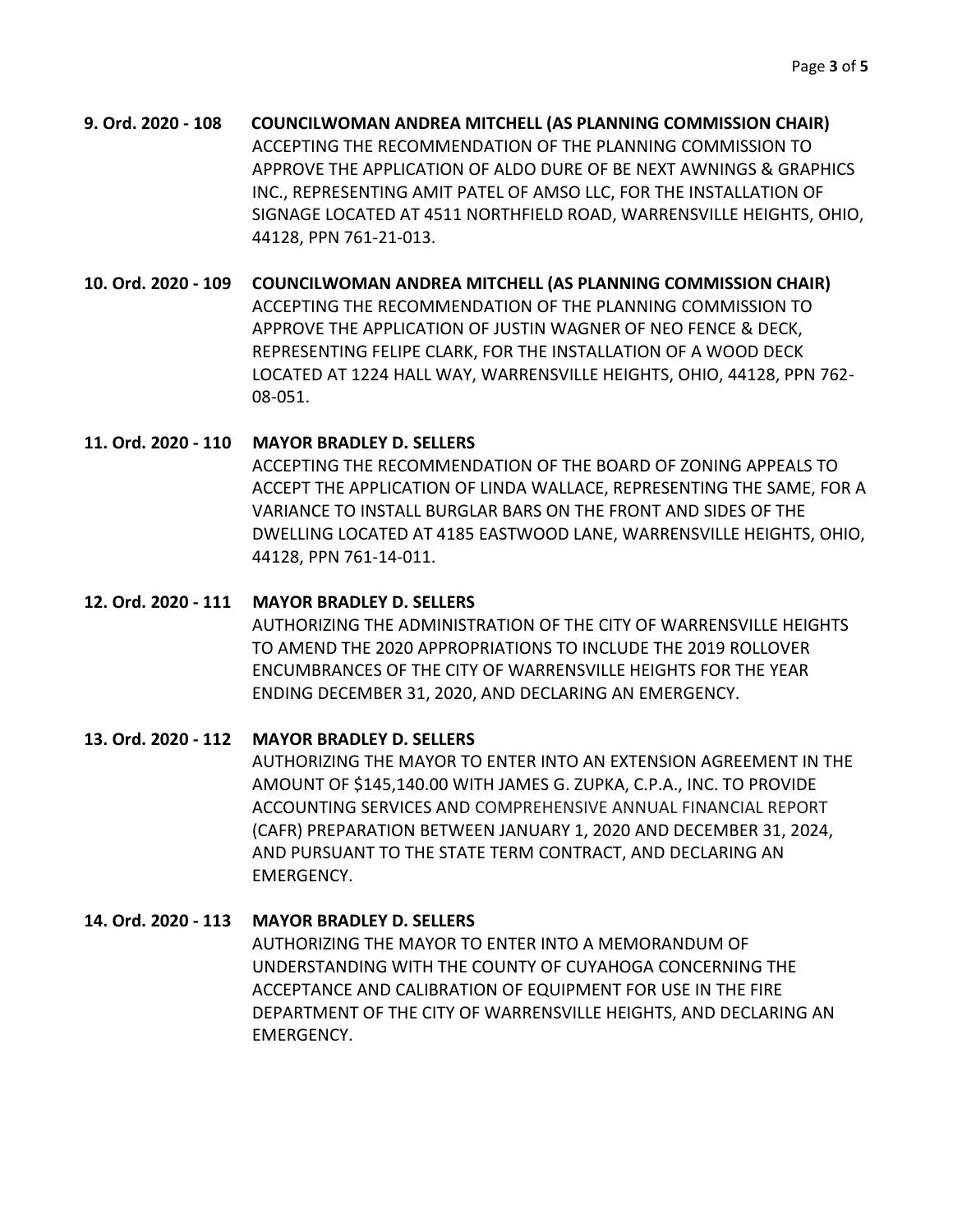#### **15. Ord. 2020 - 114 MAYOR BRADLEY D. SELLERS**

AUTHORIZING THE ASSESSMENT OF THE COST OF NUISANCE ABATEMENT PURSUANT TO CHAPTER 945 OF THE WARRENSVILLE HEIGHTS CODIFIED ORDINANCES, INCLUDING ADMINISTRATIVE COSTS, UPON THE REAL ESTATE FROM WHICH THE NUISANCE ORIGINATED WHERE SUCH COSTS HAVE NOT BEEN PAID BY THE OWNER, AND DECLARING AN EMERGENCY.

#### **ADD-ONS**

## **16. Ord. 2020 - 115 MAYOR BRADLEY D. SELLERS** ACCEPTING A CERTAIN BID FROM CATTS CONSTRUCTION, INC. FOR THE REPAIR AND RESURFACING OF PHASE ONE OF CLARKWOOD PARKWAY AND AUTHORIZING THE MAYOR TO ENTER INTO A CONTRACT NOT TO EXCEED \$568,179.00 AND DECLARING AN EMERGENCY.

#### **17. Ord. 2020 - 116 MAYOR BRADLEY D. SELLERS**

ACCEPTING A CERTAIN BID FROM BURTON SCOT CONTRACTORS, LLC FOR THE REPAIR AND RESURFACING OF SAINT GERMAIN BOULEVARD, DU SABLE COURT, RUE SAINT ANNE AND MONTVILLE COURT AND AUTHORIZING THE MAYOR TO ENTER INTO A CONTRACT NOT TO EXCEED \$223,275.70, AND DECLARING AN EMERGENCY.

## **18. Ord. 2020 - 117 MAYOR BRADLEY D. SELLERS** AUTHORIZING THE MAYOR TO PURCHASE ONE (1) 2020 FORD INTERCEPTOR FOR USE IN THE POLICE DEPARTMENT OF THE CITY OF WARRENSVILLE HEIGHTS FROM LEBANON FORD, INC. FOR \$32,223.00 PURSUANT TO OHIO REVISED CODE SECTION 125.04(C), AND DECLARING AN EMERGENCY.

#### **19. Ord. 2020 - 118 COUNCILWOMAN ANDREA MITCHELL (AS PLANNING COMMISSION CHAIR)**

ACCEPTING THE RECOMMENDATION OF THE PLANNING COMMISSION TO APPROVE THE APPLICATION OF STEVE DZURANIN OF MOODY-NOLAN, INC., REPRESENTING THE WARRENSVILLE HEIGHTS CITY SCHOOL DISTRICT, FOR THE CONSTRUCTION OF THE BUILDING PAD AND THE DEMOLITION AND RELOCATION OF SELECT UTILITIES FOR THE NEW MIDDLE SCHOOL AND HIGH SCHOOL LOCATED AT 4270 WARRENSVILLE CENTER ROAD, WARRENSVILLE HEIGHTS, OHIO, 44128, PPN 761-17-001.